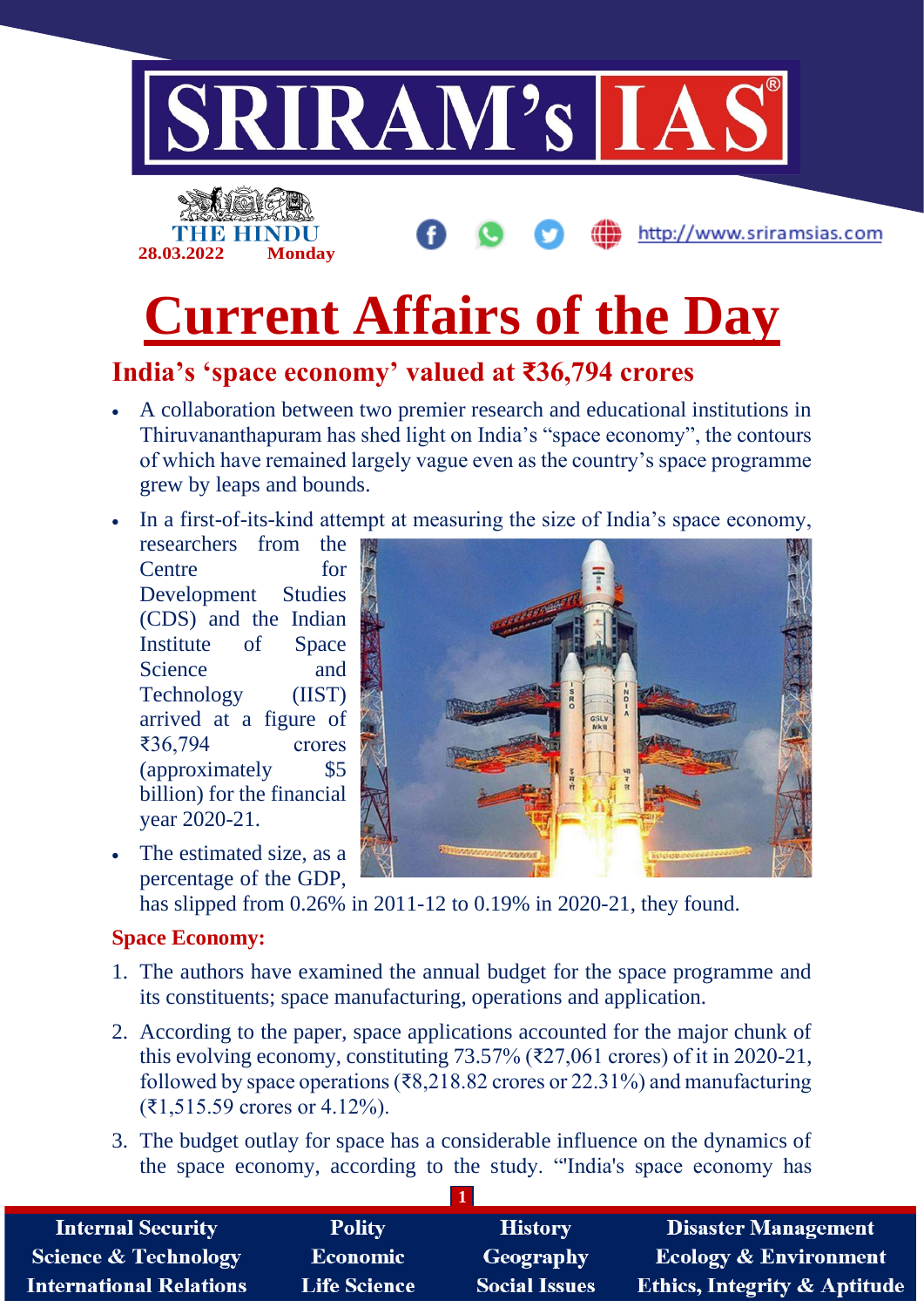



evolved considerably and now accounts, on an average, for about 0.23% of the GDP (over 2011-12 to 2020-21).

- 4. We have also noticed a decline in the budget for space-related activities, leading to a reduction in the size of the economy in the last two years.
- 5. The budget outlay in 2020-21 was ₹9,500 crore, shrinking from ₹13,033.2 crores in the previous fiscal. The estimated size of the space economy shrunk from ₹43,397 crores in 2018-19 to ₹39,802 crores in 2019-20 and ₹36,794 crores in 2020-21.
- 6. In relation to GDP, India's spending is more than that of China, Germany, Italy and Japan, but less than of the U.S. and Russia.

### **States Can Take A Decision On Minority Status For Hindus, Says Centre Affidavit**

- 1. The Union government has put the onus on states and Union territories to grant minority status to Hindus where their numbers are less than those of other communities.
- 2. The Union ministry of minority affairs

**MAJORITIES CORNER BENEFITS: PII** > Centre tells SC that since the subject of identification of minority communities is in Concurrent List. both Centre and states have the power to legislate to confer minority status on certain religious or linguistic communities  $\blacktriangleright$  Centre gives example of

govt of Maharashtra that notified 'Jews' as a minority community and Karnataka govt that notified Urdu, Telugu, Tamil, Malayalam, Marathi,

Tulu, Lamani, Hindi, Konkani and Gujarati languages as minority languages  $\blacktriangleright$  Centre's affidavit is in response to a PIL in SC. The PIL says followers of Hinduism, Judaism and

http://www.sriramsias.com

**Bahaism are minorities** in J&K, Mizoram, Nagaland, Meghalaya, Arunachal, Lakshadweep, Manipur and Punjab. However, majority communities in these states are treated as 'minorities' and they corner benefits

informed the Supreme Court that while the central government has notified six communities, namely Christians, Sikhs, Muslims, Buddhists, Parsis and Jains, as minorities at the national level, it is open for states and UTs to notify Hindus as a religious or linguistic minority where they are less in number.

**2**

**Internal Security Science & Technology International Relations** 

**Polity Economic Life Science** 

**History** Geography **Social Issues** 

**Disaster Management Ecology & Environment Ethics, Integrity & Aptitude**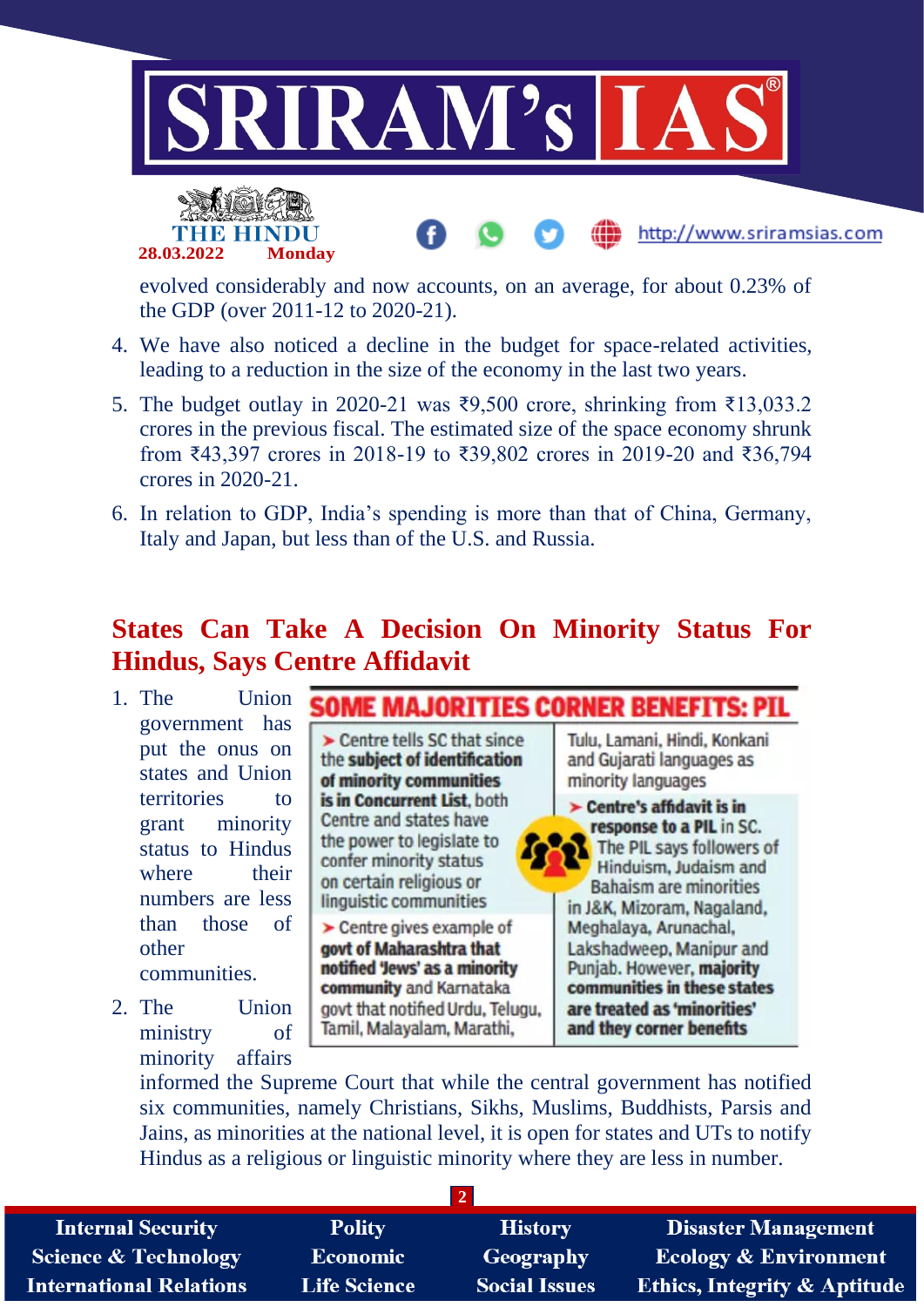





4. The state governments can also declare a religious or linguistic community as a 'minority community' within the state, said the Union government.

The Centre filed its affidavit in response to a petition which has challenged the validity of Section 2(f) of the National Commission for Minority Educational **Institutions** Act, 2004 on grounds that it gives unbridled powers to the Centre to restrict minority benefits to the notified six religious communities.



guaranteed under Articles 25 to 30. They also benefit in getting access to education and government jobs among other things.

| <b>Internal Security</b>        |
|---------------------------------|
| <b>Science &amp; Technology</b> |
| International Relations         |

**Polity** Economic **Life Science** 

**History** Geography **Social Issues** 

**3**

**Disaster Management Ecology & Environment Ethics, Integrity & Aptitude** 

http://www.sriramsias.com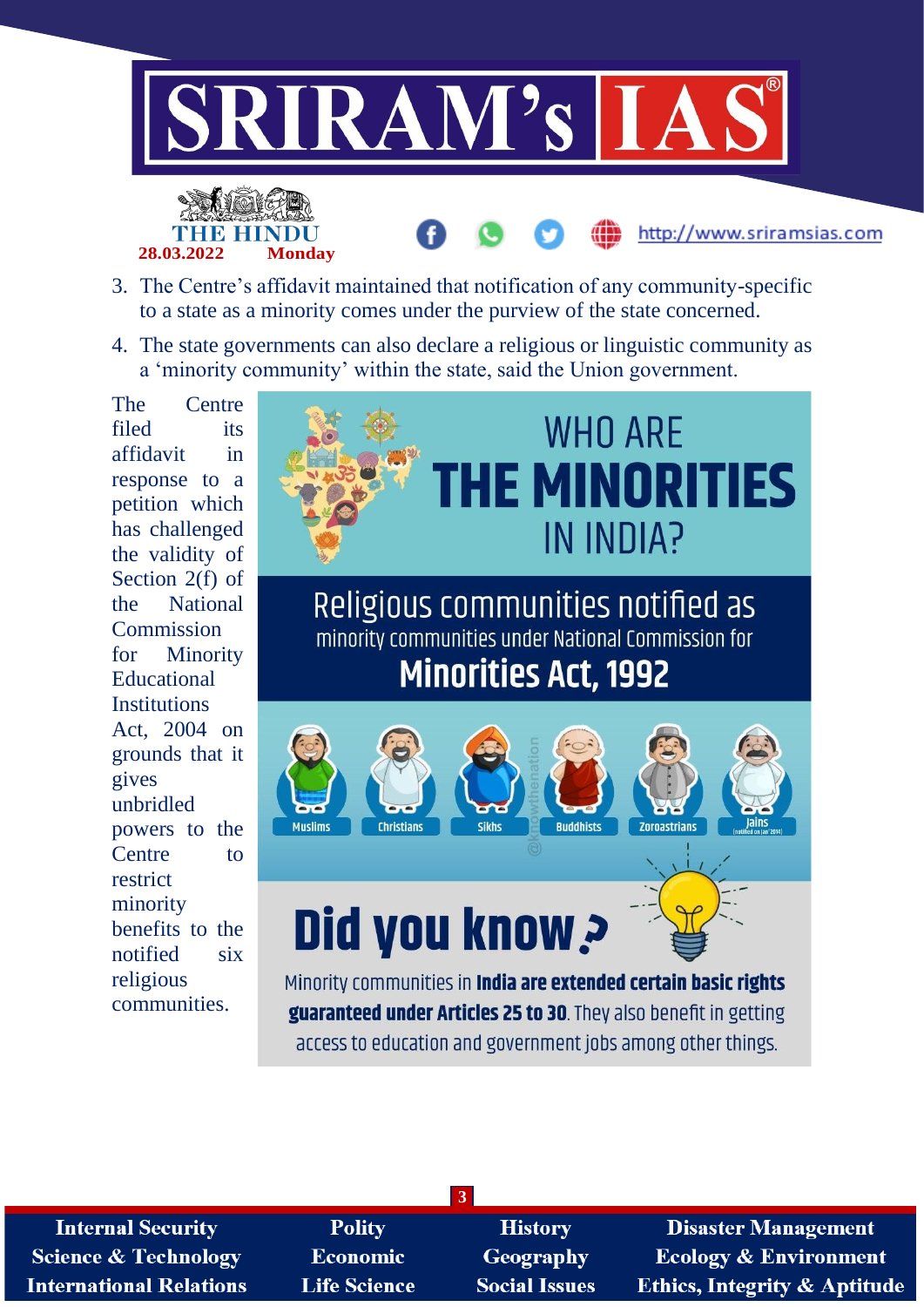

http://www.sriramsias.com

| <b>ANGKEYA</b><br>THE HINDU | 28.03.2022 | <b>Monday</b> |
|-----------------------------|------------|---------------|
|                             |            |               |
|                             |            |               |

In which states is the Hindu community a minority?

| <b>State</b>             | % of Hindus<br>(2011 Census Data) |  |
|--------------------------|-----------------------------------|--|
| Lakshadweep              | 2.77%                             |  |
| <b>Mizoram</b>           | 2.75%                             |  |
| <b>Nagaland</b>          | 8.75%                             |  |
| Meghalaya                | 11.53%                            |  |
| Jammu & Kashmir          | 28.44%                            |  |
| <b>Arunachal Pradesh</b> | 29.04%                            |  |
| <b>Manipur</b>           | 31.39%                            |  |
| <b>Punjab</b>            | 38.49%                            |  |

Note: In Feb'2020 Hon. Supreme Court had rejected a Public Interest Litigation (PIL) which sought 'minority' status to Hindus in the above eight states.

## **Kerala nurseries bounce back on Northeast rubber wave**

- 1. Riding on a plantation wave that is sweeping Northeast India, the rubber nurseries in Kerala are getting the best out of their grow bags after a decadelong lull.
- 2. A plan by the Rubber Board to develop rubber plantations in an area of two lakh hectares across the seven northeastern states in a span of five years starting from 2021-22 has unleashed pent-up demand among the rubber nurseries in the State.

| <b>Internal Security</b>        | <b>Polity</b>       | <b>History</b>       | <b>Disaster Management</b>              |
|---------------------------------|---------------------|----------------------|-----------------------------------------|
| <b>Science &amp; Technology</b> | <b>Economic</b>     | Geography            | <b>Ecology &amp; Environment</b>        |
| <b>International Relations</b>  | <b>Life Science</b> | <b>Social Issues</b> | <b>Ethics, Integrity &amp; Aptitude</b> |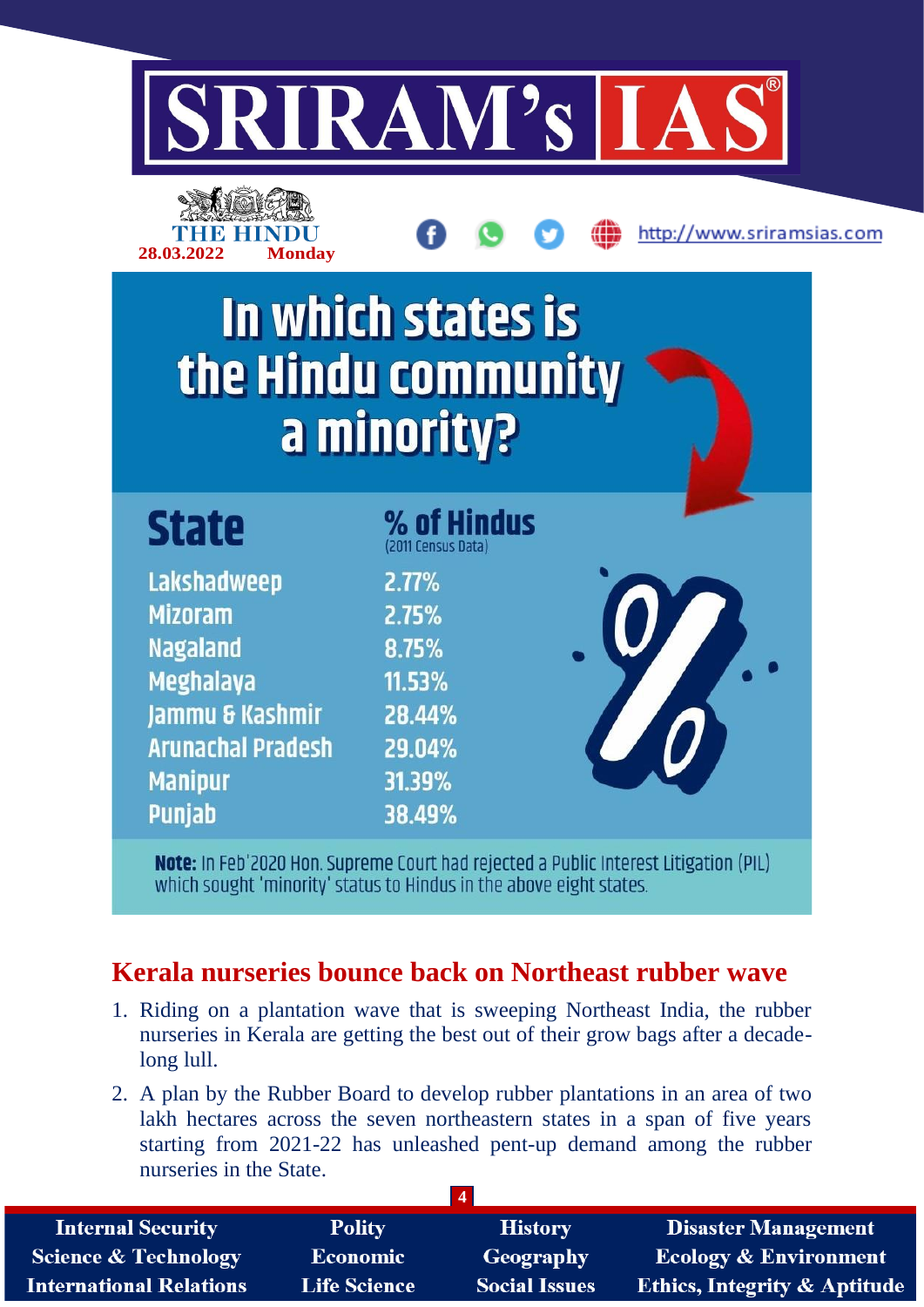

- 3. Besides bringing in a dramatic turnaround in sales, this expanding programme of plantation has also ensured a longer business season in the coming years as nurseries play catch-up.
- 4. According to officials with the Rubber Board, a whopping 51 lakh rubber saplings, sourced from the nurseries across Kerala, will soon be making their way to plantations across the Northeast and West Bengal in special trains.



| <b>Internal Security</b>        | <b>Polity</b>       | <b>History</b>       | <b>Disaster Management</b>              |
|---------------------------------|---------------------|----------------------|-----------------------------------------|
| <b>Science &amp; Technology</b> | <b>Economic</b>     | Geography            | <b>Ecology &amp; Environment</b>        |
| <b>International Relations</b>  | <b>Life Science</b> | <b>Social Issues</b> | <b>Ethics, Integrity &amp; Aptitude</b> |